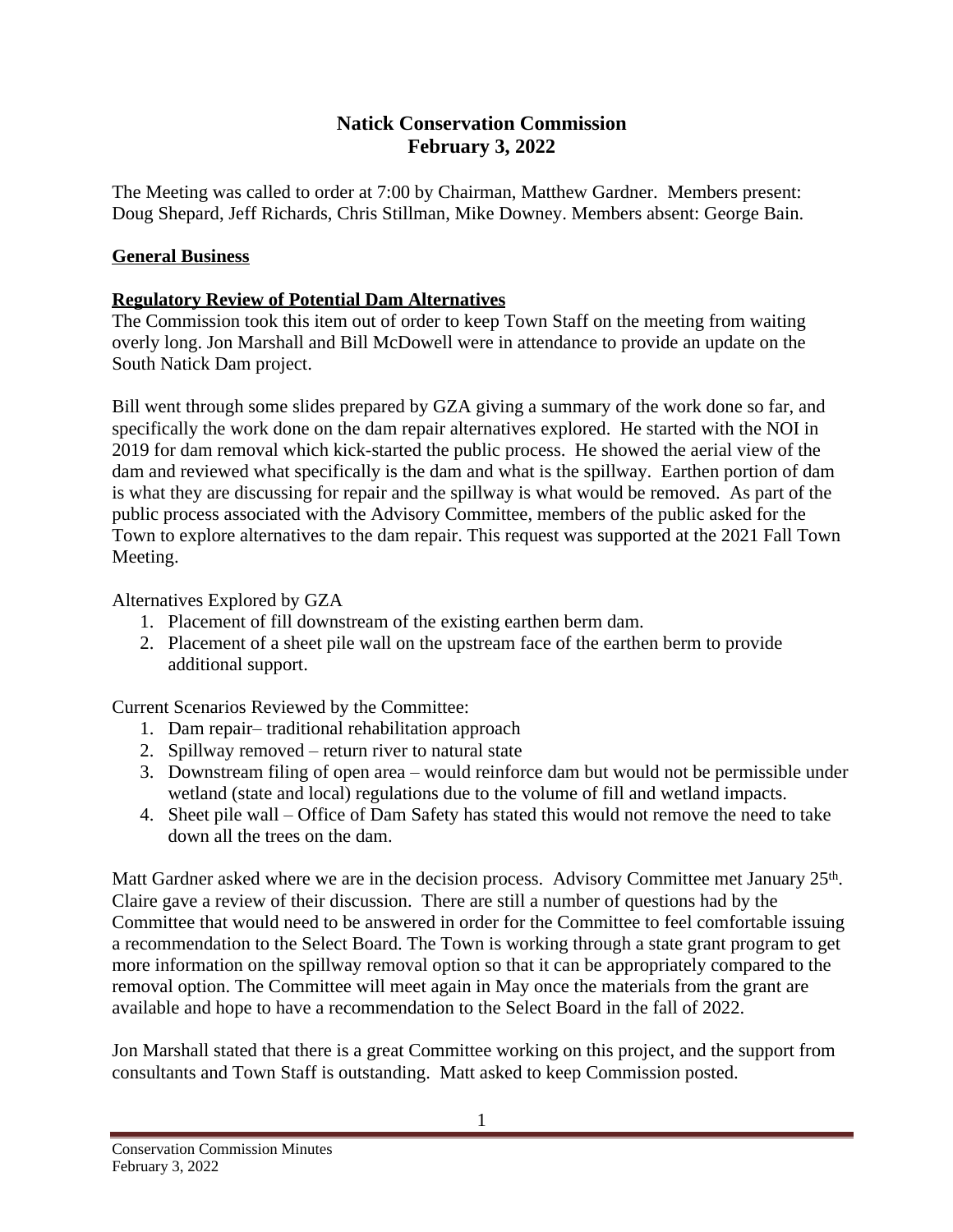## **Request for Determination – 36 Barnesdale Road**

Matt Gardner read public meeting notice. The proposal is to demo a garage and construct an addition. Dennis Ahern, homeowner, walked through the project. He got approval (Negative 2 Determination) from the Commission in 2015, but held off on the project. He's here tonight with a similar plan, slightly smaller footprint but, set back 10 feet closer to the wetland.

Matt asked what the topography is on site. It is even with the house, slight slope toward the wetland. Claire recommends a Negative 3 determination.

Mr. Gardner asked for a motion to close, Doug Shepard moved, Chris Stillman seconded, all in favor 5-0.

Mr. Gardner asked for a roll call vote: Doug Shepard, yes Mike Downey, yes Jeff Richards, yes Chris Stillman, yes Matt Gardner, yes

Mr. Gardner asked for a motion to issue a Negative 3 determination, Doug Shepard moved, Mike Downey seconded, all in favor 5-0.

Mr. Gardner asked for a roll call vote: Doug Shepard, yes Mike Downey, yes Jeff Richards, yes Chris Stillman, yes Matt Gardner, yes

# **Abbreviated Notice of Resource Area Delineation – DEP #233-874 – 318 Eliot Street**

Mr. Gardner read public hearing notice. Ryan, Goddard Consulting, walked through the site. There is a certified vernal pool on the adjacent lot. The site was flagged last summer in May/June. Claire has walked the site but in drier seasons or winter. Based on the flags on the plan and the off-season walks, she would confirm the flags match GIP.

Matt asked if Commission wants to walk site. A single-family house is the plan for the site, but no timeline has been established. Claire thinks a site walk would be appropriate.

Mike Downey asked is this Natural Heritage property? The vernal pool is an area of Estimated Priority Habitat under NHESP. Jeff Richards asked if these are two separate properties? Yes, the lot in question under the ANRAD has be subdivided from the larger 318 Eliot Street site. Mike is a little hesitate due to the vernal pool. He would like to lay eyes on the site regardless of whatever snow and ice is out there.

Commission agreed to a site visit on Saturday, February  $12<sup>th</sup>$ , at 8:30 am. Ryan will inform the applicant.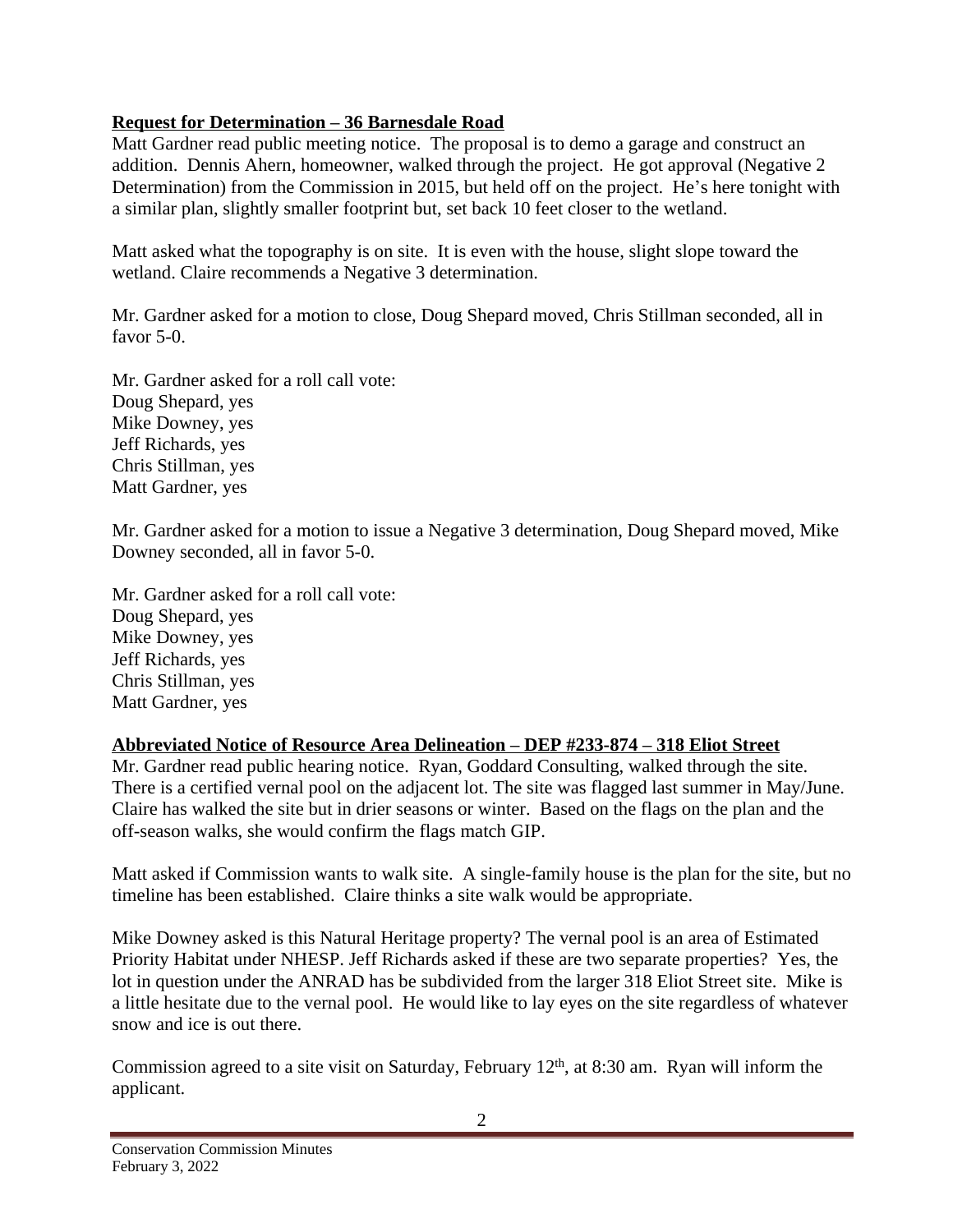Mr. Gardner asked for a motion to continue to February 17<sup>th</sup>, Chris Stillman moved, Jeff Richards seconded, all in favor 5-0.

Mr. Gardner asked for a roll call vote: Doug Shepard, yes Mike Downey, yes Jeff Richards, yes Chris Stillman, yes Matt Gardner, yes

### **Notice of Intent – DEP #233-XXX – 21, 46, 48 Graystone Lane**

No file number has been issued yet for the application so the hearing cannot be closed. The applicant has requested to open the hearing to ensure that a permit can be issued quickly at the next meeting.

Matt Gardner read public hearing notice. The proposal is to construct 3 single-family homes on separate lots with associated site features, grading, drainage, and landscaping. Ron from Oxbow Associates, representing Ben Stevens, walked through the proposal. There is an intermittent stream north of the property that was flagged and approved in 2018. The wetland lines are still considered accurate.

Stormwater, the roadway, and initial site grading were reviewed as part of the Land Disturbance Permit issued for the full Graystone Developmet. As part of the proposed plan, erosion control is proposed. Lot 46 has a tiny portion of driveway that is in jurisdiction. The stonewall along the back of the lots continues in neighboring lots. Cedar post and wire fence with signs about no dumping, etc. Claire did request the sign language be edited and the team will have plans showing that at the next meeting.

Matt Gardner asked is there a retaining wall there now? Ben stated both wall structures are existing. Ben described the site. The yards are flat at basement level. All homes will have walk out basements. No more excavation. All will have roof runoff dry wells. The back corner of Lot 8 and back of lot is open space. Trees will be planted and will have to revegetate.

There are no individual landscape plans at this time. Mid-May to mid-August is bird nesting season, and the Commission requested that meadow mowing be restricted during that time period. Ben will look into how it is possible to amend the existing HOA agreement that details maintenance. Ben will consult with his counsel and bring up at next meeting.

The Commission determined that they might stop by the site on 2/12/22 when they are also making the site visit for the 318 Eliot St ANRAD. Mr. Gardner asked for a motion to continue to February 17<sup>th</sup>, Doug Shepard moved, Chris Stillman seconded, all in favor 5-0.

Mr. Gardner asked for a roll call vote: Doug Shepard, yes Mike Downey, yes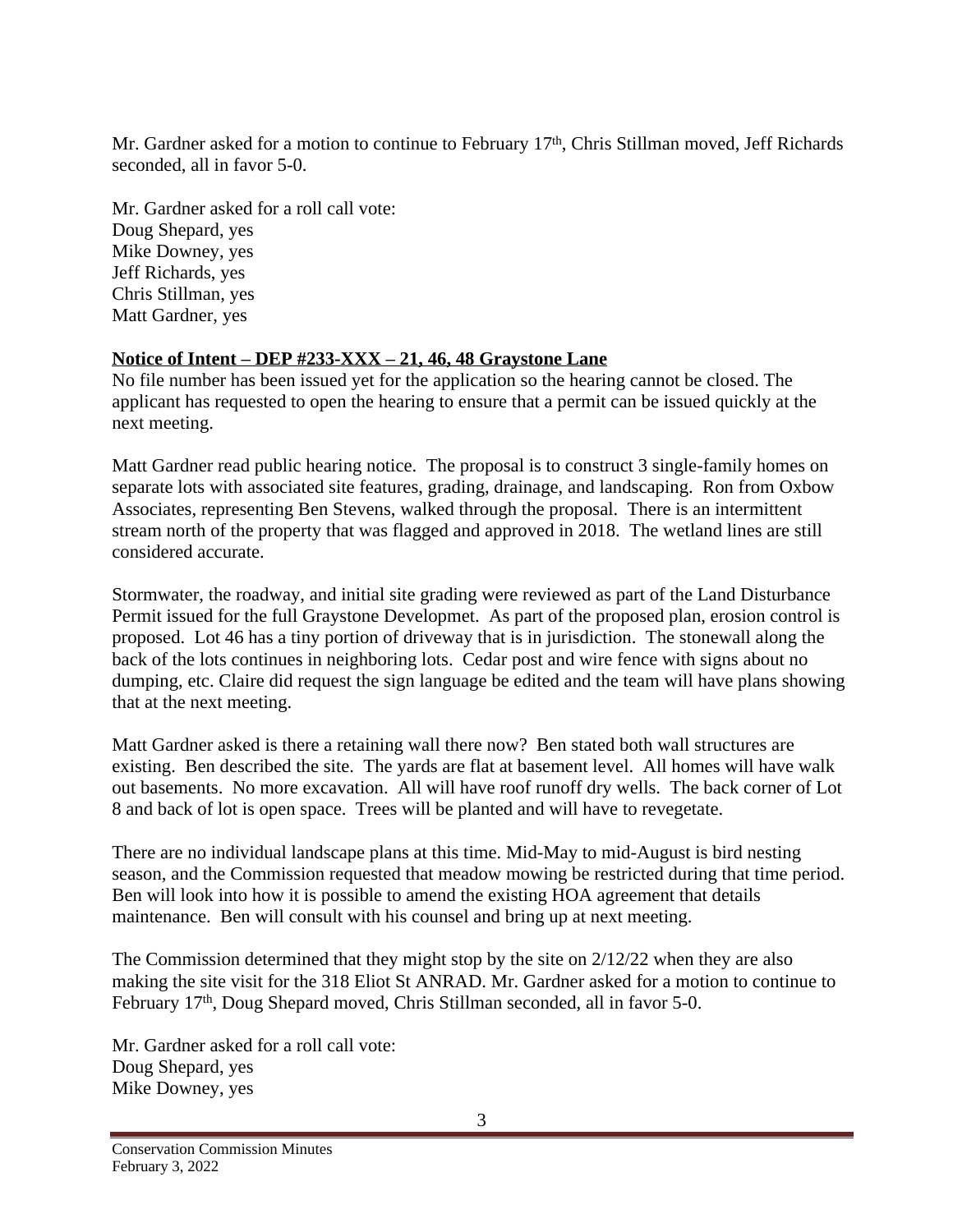Jeff Richards, yes Chris Stillman, yes Matt Gardner, yes

### **Windy Lo Violation Update**

Claire gave update on the enforcement order. She visited the site with Brian Butler and Ron Strohsahl from Oxbow and Ben Stevens on January 26<sup>th</sup>. She discussed the actions that were determined needed to be taken. Everyone agreed further erosion control were appropriate. Claire finalized the Enforcement Order and sent to Ben. She received conformation the erosion control was installed.

Brian Butler showed the current aerial of site. Showed wood chips, erosion control, straw wattles to protect Eliot Street. Further up has installed woodchips piles along swale, as that is not a high volume wash out area.

Claire suggested a secondary erosion control, but not installed yet due to frozen ground conditions. Claire clarified there was a silt fence installed along Eliot Street shown on drone photo. Ben stated that they hope to build a stone wall along Eliot Street to create necessary sight lines and that the main electric will come up along Wyndmere Lane on the east side. The work described are the next steps to move the project along but has not started yet.

Matt Gardner stated there have been several instances stormwater has left the site, not part of the design. Woodchips and straw wattles are not part of final plan, so how do we know that will not happen again?

Ben Stevens stated there are different events. Stormwater leaving the site, by design and go into that wetland. This last episode we had a flash freeze. After we expanded the basin, our ability to recharge has improved. Right now, the basin is plugged. Only 2" of water in the basin. He cannot guarantee no water will ever leave the site. He is aware that there is trapped sediment in the basin and that improvements to the basin will need to occur once the weather allows. Either by cleaning the existing stone or replacing the stone bottom with a vegetated bottom. He will continue to proactive.

Chris Stillman asked what engineering changes have you made? How do you know frozen wood chips were the only issue? Ben explained that before this most recent event, the entire slope down to the basin was seeded. The entire slope was rebuilt and seeded last spring, and the basin was expanded in the fall. After those changes, everything seemed to be operating as designed.

Claire referenced condition #8 regarding sequence. Matt Gardner stated even with a sequence, we don't have confidence that they system is going to work. He does not feel it is part of our charge to be part of an experimentation process affecting resource areas. We are laying out the rules and the consequences. It's developer's job to plan for how stormwater will impact the development and their responsibility to invest more and make sure things like this don't happen. If it does happen again, all permits should be pulled and have to start over. It's a hard and complicated site. Ben stated there is no silver bullet or guarantee anything, but he thinks they have their hands around the problem.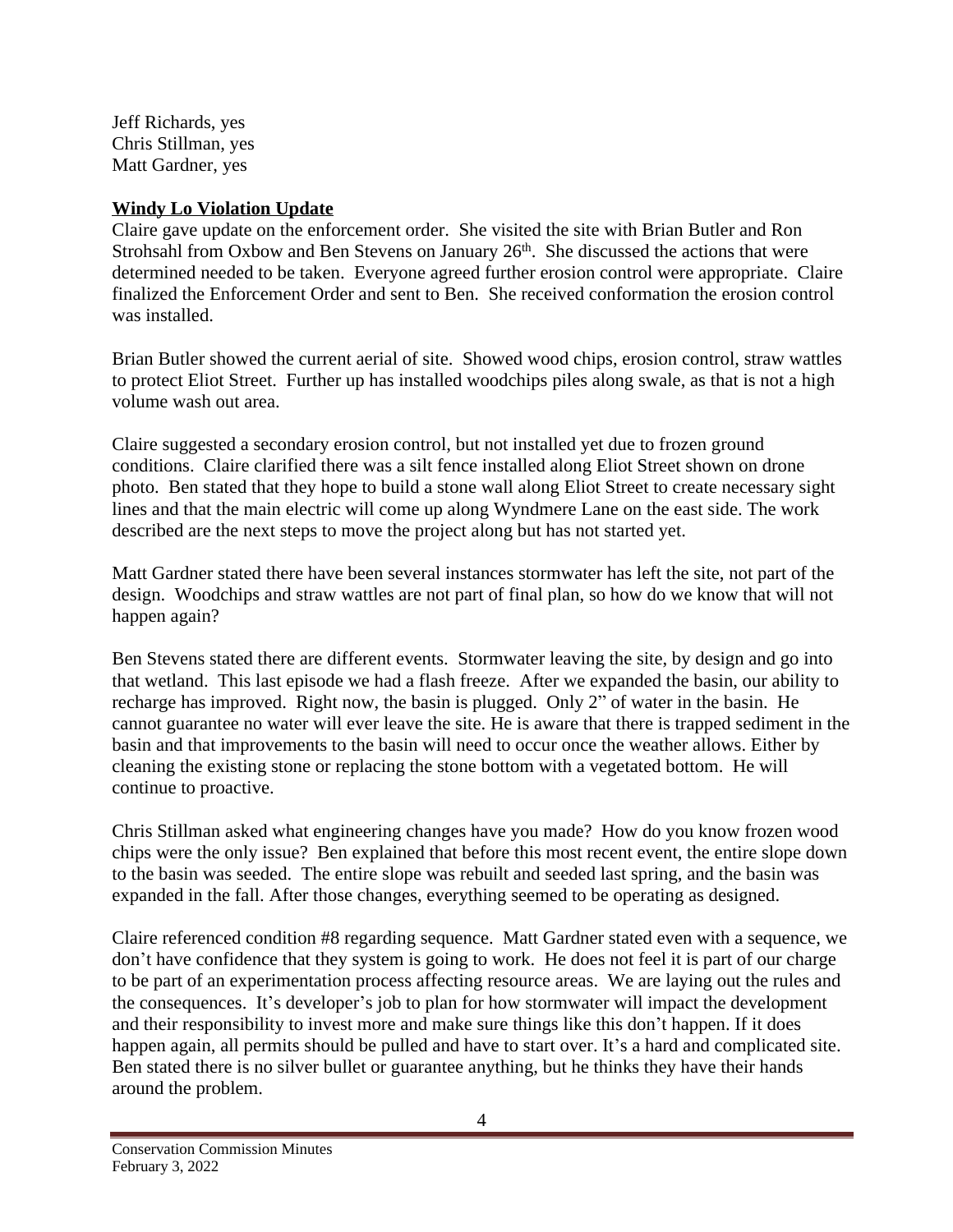Brian thinks replacing rock or grassy bottom will work. Matt appreciates the risks unknown, but what if this happens again? Ben is clearly struggling to meet the letter of the law and the developer is responsible for controlling stormwater.

Mike Downey asked if Ben is still opening up new ground when the site is not properly set up to control water. Silt is the #1 thing the Commission is concerned about. If open areas are not covered, they are going to erode. We are compounding the impacts more and more each time a problem occurs. We acknowledge the fact that Ben is here to build houses, but continuing to open ground when the problem is not solved seems farcical.

Claire showed clear erosion stemming from where house is being constructed. Ben Stevens explained the site is nowhere near what it was like last year. He has tested the system. Ben understands Commission's frustration, but after 25 years of experience he feels he understands how to solve the problem and run a site.

Matt Gardner there is multiple instances of stormwater leaving the site. Matt would like to see additional focus on this. If it happens again, permits will be pulled. We cannot sit by and be a party of ongoing violations of the law. We are not hearing anything technical from the experts that the likelihood it won't happen again.

Claire gave #5 monitoring reports. #9 assessment of vernal pool.

Matt is not satisfied. No interest in permitting additional permits until this is buttoned up. The law has got to be complied with. Brian will submit the reports. Matt stated the energy comes from the last issue. The water off the site onto Eliot Street and froze. Chris Stillman asked will we be provided with numbers showing the water leaving the site is as clear as it is. The water will find itself on roadway.

Chris will submit a list to Claire to give to Brian. Matt will review the reports due based on the storms. Will draw a line in the sand here.

Doug Shepard is worried about the quick freeze expected tomorrow. Ben stated his whole team would be checking the site during and after the rain. Ben does not intend to start construction on the other houses in the development at this time, but he does need the utilities in. He is fine with holding off on the NOI and SWP issuance, but hopes we can approve the wall and electrical work. His intention for next 5-7 weeks is electrical and getting the site prepped for reseeding once weather allows.

Matt stated that we will wait and see what happens on Saturday, and will pick this up in two weeks. If the system is not working as designed, a formal pause will be placed on all permitting. Claire made a site visit to vernal pool and did not see any impacts, but there was heavy snow. Chris asked if we have baseline numbers on the vernal pool. The Commission can get another party to review the vernal pool at their own discretion.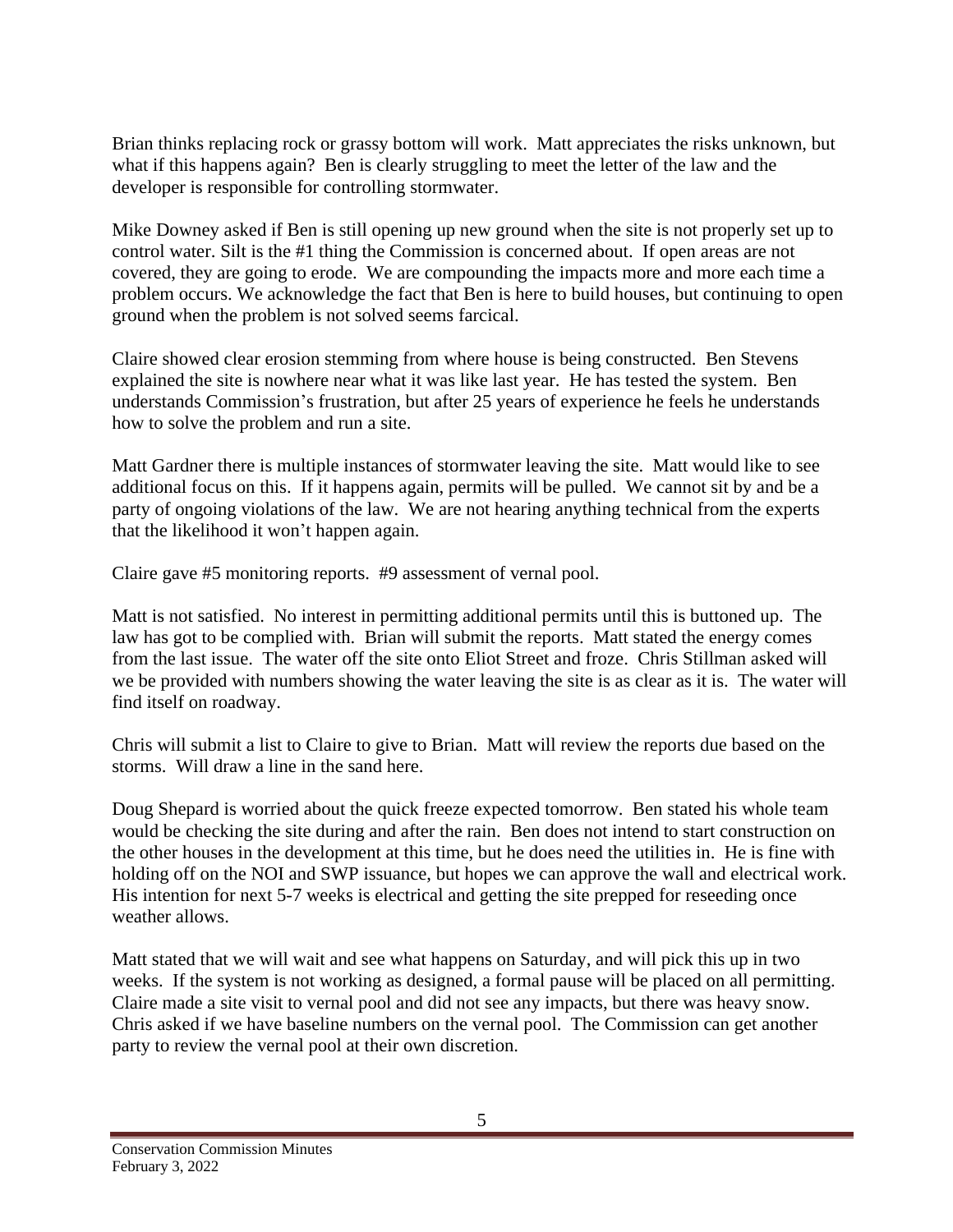## **Major Stormwater Permit – Windy Lo Phase 1**

Mr. Gardner asked for a motion to continue the Windy-Lo Phase 1 Major Stormwater Permit hearing to February 17<sup>th</sup>, Jeff Richards moved, Doug Shepard seconded, all in favor 5-0.

Mr. Gardner asked for a roll call vote: Doug Shepard, yes Jeff Richards, yes Chris Stillman, yes Mike Downey, yes Matt Gardner, yes

## **Notice of Intent – DEP #233-872 – 0 Wyndmere Lane Detention Basin**

Applicant requested continuation.

Mr. Gardner asked for a motion to continue to February 17, Doug Shepard moved, Jeff Richards seconded, all in favor 5-0.

Mr. Gardner asked for a roll call vote: Doug Shepard, yes Jeff Richards, yes Chris Stillman, yes Mike Downey, yes Matt Gardner, yes

# **General Business Discussion**

### Regulatory Review for Dam Alternatives

Matt gave a review of what was discussed earlier in the meeting. Both alternatives were nixed, as they are not viable alternatives.

# Beavers

Claire gave update on Municipal Beaver Management.

Reviewed:

- Beaver management options
- Beavers cannot be relocated
- Trapping is a potential option
- Can have an Emergency Order trapping needs to occur outside the trapping season
- Reviewed Beaver Deceiver process and the benefits

Matt asked to verify with the Fire Department if that area of Town Forest serves as an emergency access route. As long as it is not a safety issue, we are okay to leave the beavers. Can it back up enough to flood Route 9? He suggests discussing with all relevant Committees at a public meeting to gather input about trapping beavers or adapting to them. There will be mixed opinions. Claire will invite all to a March meeting.